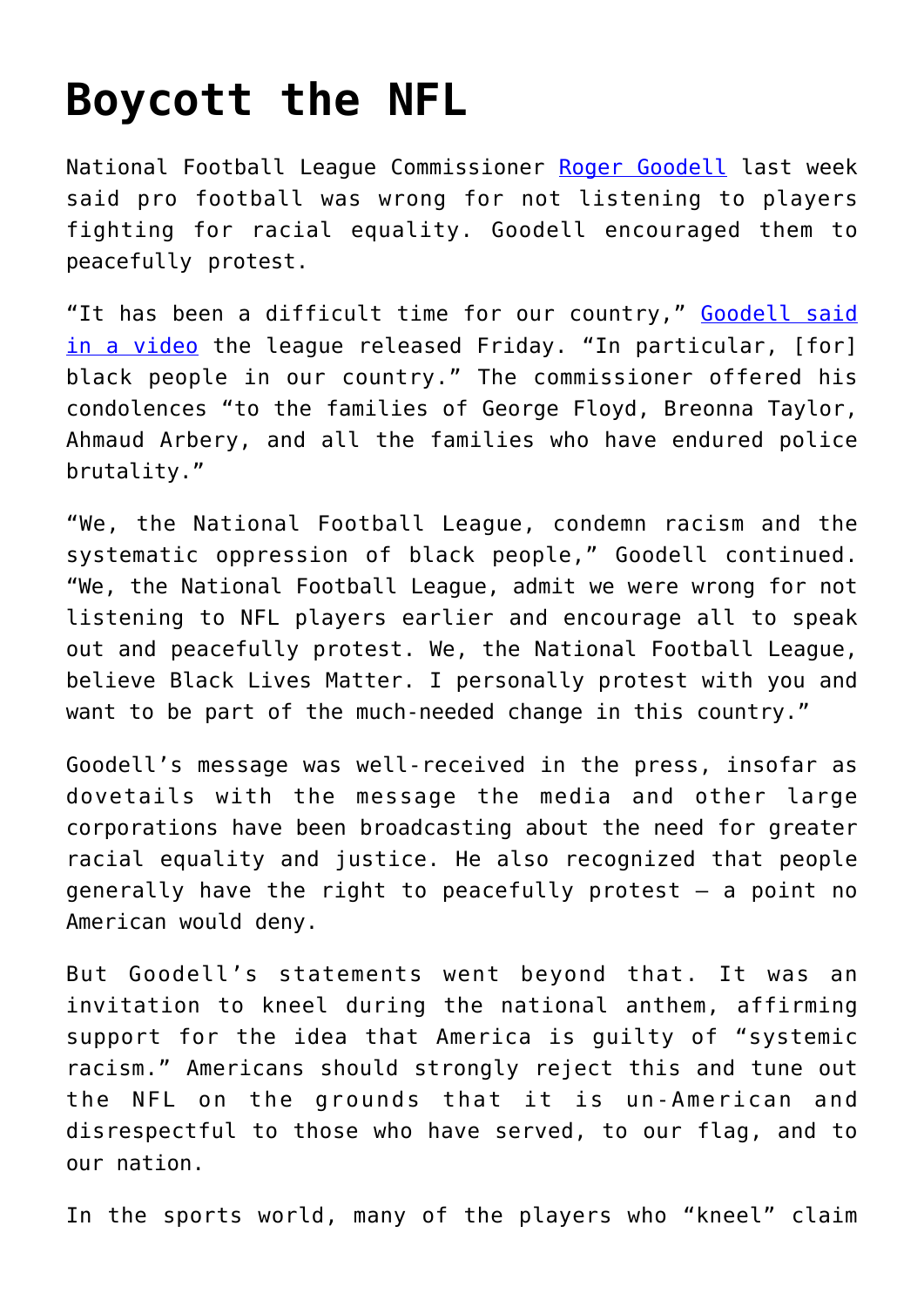that they are doing so in solidarity to protest inequality and injustice around the country. Some take issue with phrases in our national anthem, such as "land of the free," which they claim is simply not accurate.

The act of kneeling, however, has absolutely nothing to do with rectifying "injustice." On the contrary, those who kneel show a lack of patriotism and respect for our flag, our country, and for those who fought for the freedoms that we enjoy. As a matter of fact, it is these very freedoms that many of the NFL players enjoy that enables them to make millions of dollars per year.

New Orleans Saints quarterback Drew Brees seemed to understand this point when he [stated:](https://www.usatoday.com/story/sports/nfl/saints/2020/06/04/drew-brees-instagram-apology-national-anthem-protests/3150362001/)

*I will never agree with anybody disrespecting the flag of the United States of America or our country. Is everything right with our country right now? No, it is not. We still have a long way to go. But I think what you do by standing there and showing respect to the flag with your hand over your heart, is it shows unity. It shows that we are all in this together, we can all do better and that we are all part of the solution.*

Sadly, Brees subsequently "changed his mind" and [apologized](https://www.foxnews.com/sports/saints-praise-drew-brees-trumps-criticism-apology-leadership) for his comments. President Trump correctly condemned this apology and [tweeted,](https://twitter.com/realDonaldTrump/status/1268998143733051394?ref_src=twsrc%5Etfw%7Ctwcamp%5Etweetembed%7Ctwterm%5E1268998143733051394&ref_url=https%3A%2F%2Fwww.sportingnews.com%2Fau%2Fnfl%2Fnews%2Funited-states-president-donald-trump-criticises-saints-qb-drew-brees-for-changing-stance-on-kneeling%2F1qd4cii9bxnm81tl6tla143nrz) "I am a big fan of Drew Brees. I think he's truly one of the greatest quarterbacks, but he should not have taken back his original stance on honoring our magnificent American Flag."

President Trump is exactly right. Brees said nothing wrong. He indicated that the nation still had a long way to go in order to rectify racial inequality yet opined that disrespecting the American flag was not the way to go about it.

The players who are employed by the  $NFL - if$  the  $NFL$  expects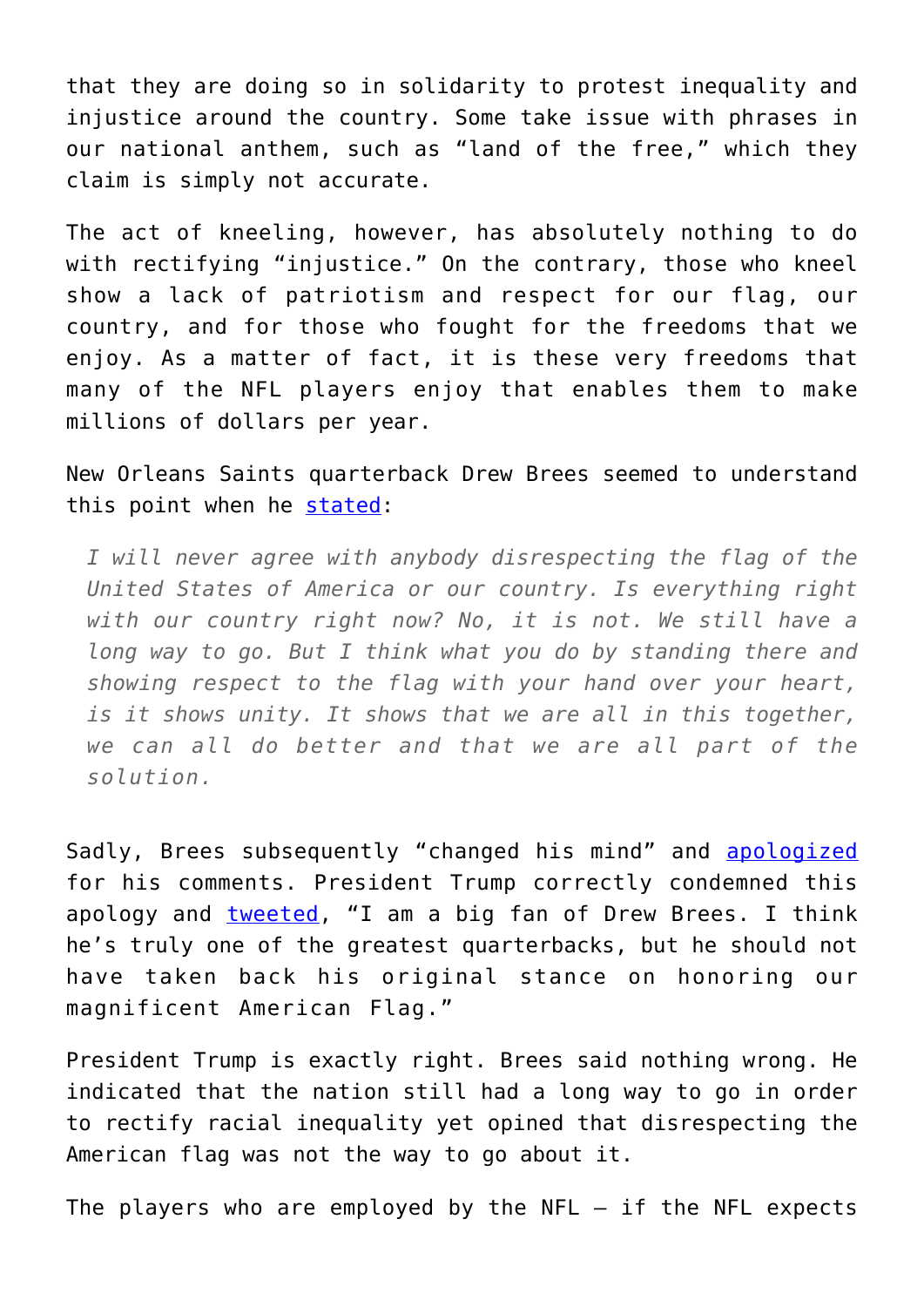to be a league respected by Americans – should be governed by a set of rules, one of which should include standing for the anthem. This does not mean that the players cannot protest injustice and inequality. For example, they can stand without reciting the words, hold a peaceful rally at a venue of their choosing, lead a peaceful march, propose legislation to their respective members of Congress, and/or meet with the president and/or their local/national political leaders and discuss their concerns.

Given Goodell's capitulation, Americans shouldn't be blamed for tuning out the NFL. Call it a "boycott" or call it consumers exercising their free choice – call it whatever you want. The alternative is to sit back and be insulted week after week by millionaire athletes and their employers cynically piggybacking on [a movement that is about far more](https://www.washingtontimes.com/news/2016/jul/28/black-lives-matters-real-agenda/) than simply advocating justice for African Americans.

## In a 2016 article in *Townhall*, [John Hawkins](https://townhall.com/columnists/johnhawkins/2016/09/24/its-time-for-conservatives-to-boycott-the-nfl-n2222903) perfectly laid out the reasons for boycotting the league, stating:

*Know what the penalty for putting America down in the NFL is right now? Nothing. The same NFL that banned pro-cop helmet decals and stopped Titans linebacker Avery Williamson from wearing cleats that honored the victims of 9/11, supports players who refuse to stand for the Pledge. Moreover, spoiled mediocre quarterback Colin Kaepernick's jersey became a bestseller after he held the flag in contempt. On a personal note, I wouldn't even shake someone's hand who is wearing a Kaepernick jersey, much less hire him. But, when people who hate America will reward you for doing the wrong thing, while the good people just shrug their shoulders, you shouldn't be surprised when NFL players keep flipping off the whole country.*

The only effective way for Americans to express their displeasure with pro football's "woke" turn is to stop